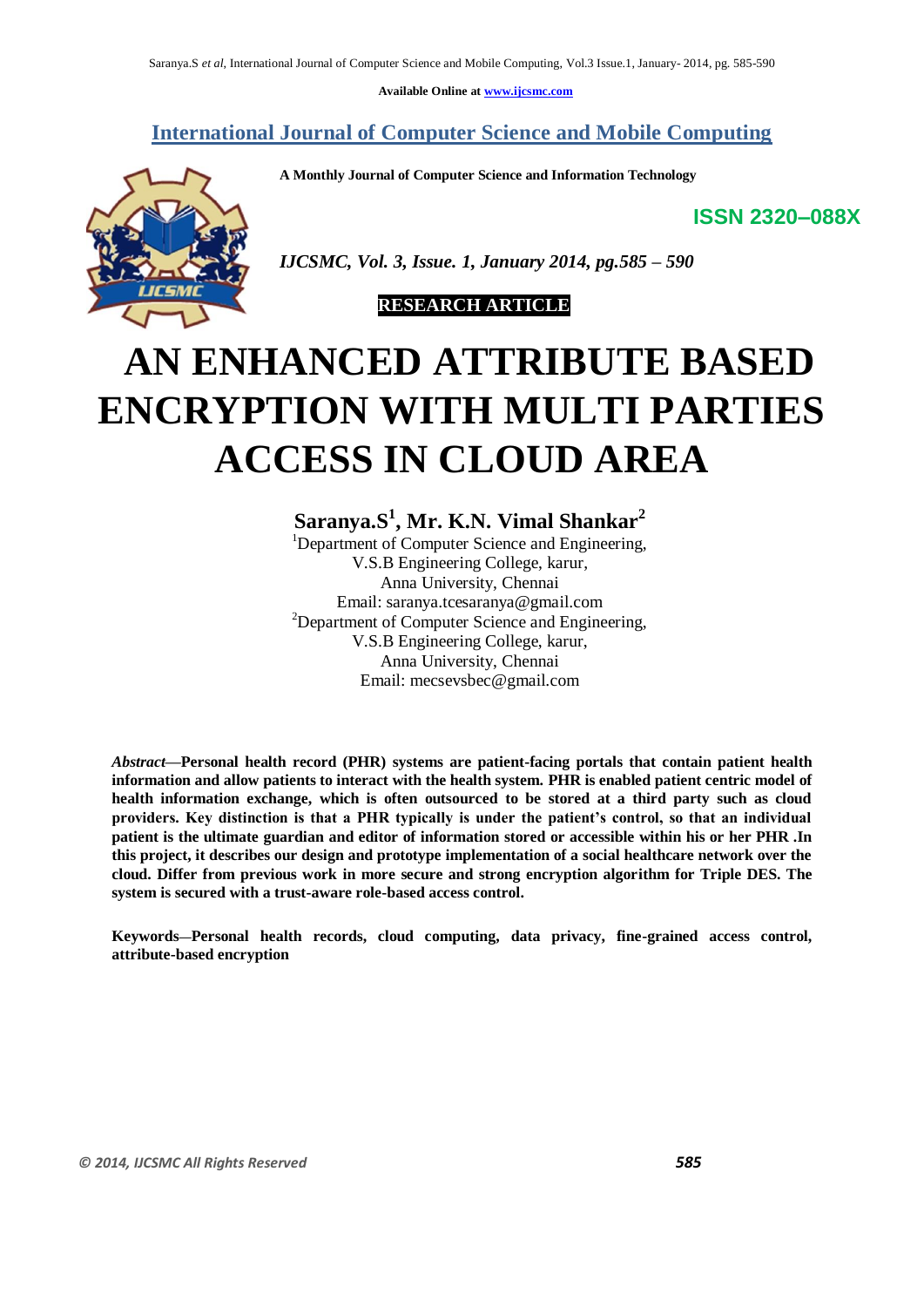## **I. INTRODUCTION**<sup>1</sup>

PHRs issued by the American Health Information Management Association (AHIMA) and the American Medical Informatics Association define the PHR as "a tool for collecting, tracking and distribution, up to-date all data about an individual's health or the health of someone in their care. By provide a single, detailed, and complete profile of a person's health position and healthcare activity

The challenges facing health systems, operators are harnessing information technology to tailor care more closely to the needs of patients and make the system easier to navigate. This "patient-centric" model is driven by three factors: The dramatic rise in cost of care, the inability to expand capacity to match the exponential increases in demand for care, and continuing patient demands for higher quality of care. The ultimate goal is an intelligent, patient-centric care model—a system in which all relevant information is available in real time to multiple parties in all care settings, supporting tailored care for each patient Such systems will evolve over many years, requiring operators to continuously integrate new functions and capabilities. Success will also depend on evolution of patient record.

A feasible and promising approach would be encrypting the data based on Attribute Based Encryption (ABE). This technology that supports fine grained access control cryptographically. An ABE user can decrypt information, such as PHRs file, only if he or she possesses a key that corresponds to attributes specified during the encryption process. ABE has been proposed for secure information sharing in applications ranging from storage in clouds to social networks.

To assured patient details very securely stored PHR files. We referred two users personal and professional. The personal details accessing like family members and friends then professional such like doctor, nurses, hospital administrator and health care department. All users are entering data for PHR files. The users entering data to PHR with help of these vendors *Pooled educational resources, specialized search engines and Email and text message alerts etc*.

## **II. OVERVIEW OF FRAMEWORK**

In this section, we describe patient-centric secure data sharing for cloud-based PHR systems.

## A.PROBLEM DEFINITION

The proposed system is required to eliminate the risk in unavailability of one branch information in other branch. The proposed system is using an approach such that with the cloud storage space, the hardware and software maintenance risk is reduced. Then how accurately a problem is identified. At present, the multiple branch hospital information is carried out in Office packages locally and is sent through mails for reference. This increase the data redundancy and non-availability of data in time and more secured to transfer the data in PHR files

#### **III. SECURITY PROPERTIES**

Many security properties are wanted in a for transaction system. We will not go into details and enumerate all of the security properties wanted but simply mention a couple of them in the following sections.

#### *A.A cryptographic key should not be in clear text in any single point of the System*.

This is the basic security property that a PHR must achieve in order for users to have any sort of trust in the system. This is also an important point when different institutions interchange PHR data between themselves, the security of one institution depends on that of others. To achieve this property cryptographic keys must be stored in secure cryptographic processors, if they are ever outside these processors they must be in a form that does not compromise the security of the keys, such as in split knowledge (under the possession of different individuals having certain permissions), or encrypted under another cryptographic key which is protected in a secure cryptographic processor.

#### *B. Security against known key attacks,*

If a working key in the system is discovered, this should not enable an attacker to figure out the values of any other keys in the system. Some would say that if a system is secure, no single key will ever be compromised so

-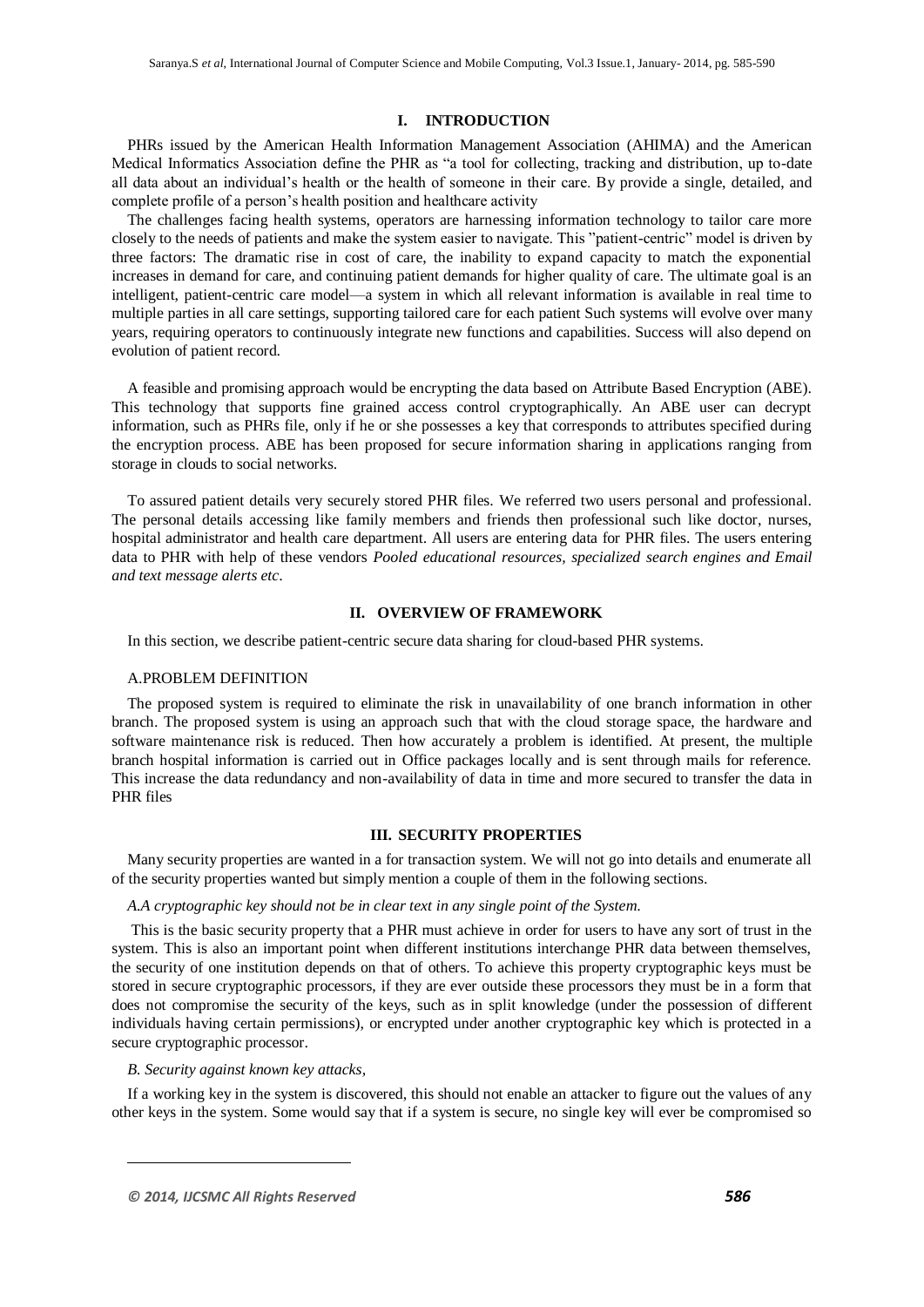there is no need to worry about this security property, but as we will see later on this can be a dangerous way of thinking.

#### *C. The security of any 3DES key should be.*

It should not be possible for example to break a 3DES key by breaking one or a couple of single DES keys. If a cryptographic key is to be protected by another one, this last key should be of cryptographic strength equal or greater than the key it is protecting. This implies for example, among other things, that if any working key is a 3DES key, the key encryption key should be a 3DES key as well.

## *D. It should not be possible to combine different key parts in order to trick a secure cryptographic processor into revealing information that can lead to breaking any cryptographic key secured by the processor.*

This is important to consider for example when deciding how keys protected outside a security processor should be stored. Of course, when analyzing the security of a system, the above security properties must be specified more formally, and others should be enumerated, but the above list is enough for us to be able to discuss about security problems related to migrating from DES to 3DES.

## **IV. KEY BLOCKS**

The key block for the keys encrypted in the payment application key databases, and the key blocks for the key exchange keys, are not adequate to support 3DES. Attacks have been presented against key blocks currently used by the financial institutions, in which keys can be used for functionalities that they were not intended for, and knowledge of certain working keys can leak knowledge of other keys, violating security property. The attacks work even if the key blocks use encryption with a provably secure mode of operation such as CBC, even when used in combination with variants or control vectors.

The techniques of the attacks are based on substituting parts of the keys and brute forcing single DES keys twice. This can be done on average in  $2\times255 = 256$  steps, which is much smaller than 2112 (the number of steps needed to try each and every double length 3DES key). This clearly violates security properties. It is crucial to *cryptographically* tie the functionality of a key to the key itself, this can be achieved by securely using a MAC or a digital signature scheme for example, or an encryption mode of operation that also provides integrity. A proposal to ANSI X.9F for a new key block format is described in [5]. What is important to remember is that encryption alone does not provide integrity.

## **V. OVERVIEW OF OUR FRAMEWORK**

The goal of our framework is to provide secure patient-centric PHR access and efficient key management at the same time. The key is divided into multiple security domains (namely, public domains and personal domains) according to the different users' data access necessities. The PUDs consist of users who make access based on their professional roles, such as doctors, nurses, and medical researchers. For each PSD, is personally related with a data owner such as family members or close friends, and they make accesses to PHRs based by the owner. In both domains can utilize Triple DES to realize cryptographically enforced, patient-centric PHR files. Especially, in a PUD multi authority ABE is used to specify role-based fine-grained access policies for her PHR files, while during time we need to specify the list of authorized users when doing Triple DES encryption. Since the PUDs contain it reduces the key management overhead for both the owners and users. Each data owner (e.g., patient) is a trusted authority of her own PSD, who uses a ABE system to manage the secret keys and access rights of users in her PSD. For PSD, data attributes are defined by the PHR data, such as the category of a PHR file. For the purpose of PSD access, since the number of users in a PSD is often small, it reduces the trouble for the owner. When encrypting the data for PSD, all the owner needs to know the data properties. The multi domain approach best for different user and access requirements in a PHR system. The use of ABE makes the encrypted PHRs self-protective.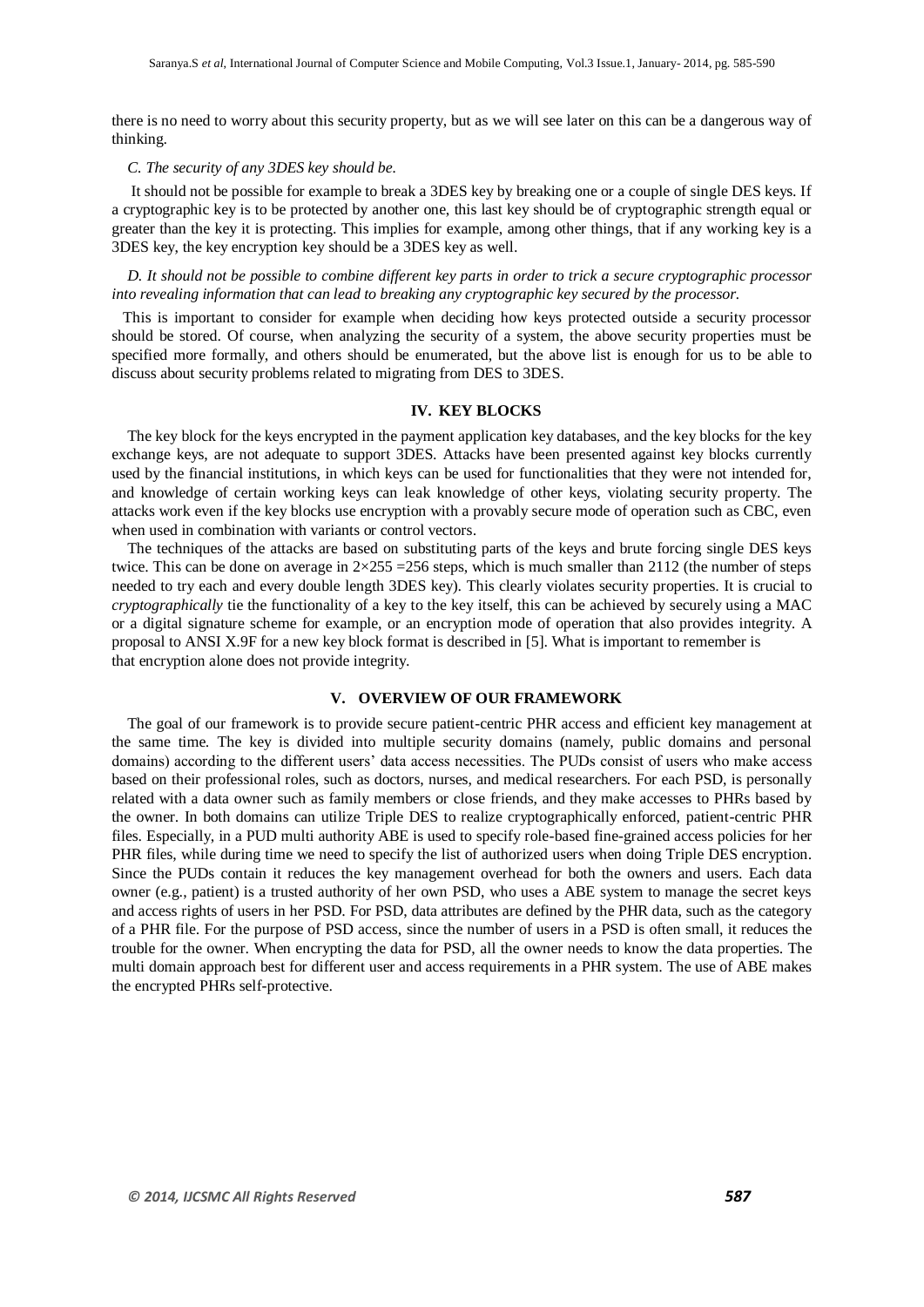

Fig. 1. The proposed framework for patient-centric, secure and scalabl PHR sharing on semitrusted storage under multiowner settings.

## **VI. DETAILS OF THE PROPOSED FRAMEWORK**

## *A. Database (With visit data only) management in hospital Server*

The hospital server is updated with the day to day visit results of the transactions made by them. Since the server requirement is to minimum (since the cloud manage every data (here the hardware resources are kept to be minimum)), only un-encrypted information is to be stored in data owner's (hospital) space. This is to verify the data integrity between the data replicated redundantly in more cloud spaces. The data to be stored in strongly encrypted in both the places.

#### *B. Database (With all regular visits, prescription and receipt data) Management in Cloud Space*

The cloud server is updated with the day to day visit details, prescription and receipt made by them. The cloud provider manages all data (here the hardware resources are kept to be maximum). The kind of users accessing the data is more and so different privileges are to be assigned to them so that unauthorized data modification or theft is prevented. The data is encrypted and stored so that the all users (except content owner) are unable to view the actual data.



Fig. 2. The attribute hierarchy of files-leaf nodes are atomic file categories while internal nodes are compound categories. Dark boxes are the categories that a PSD's data reader have access to.

## *C. Hospital and Patient Login Provision*

In different kind of privileges is assigned to different users so that they can view and access the data according to their requirements. The key arrangements are made such that content owner can modify all the data, the users only view the data.

## *D. Attribute Based Encryption*

*© 2014, IJCSMC All Rights Reserved 588*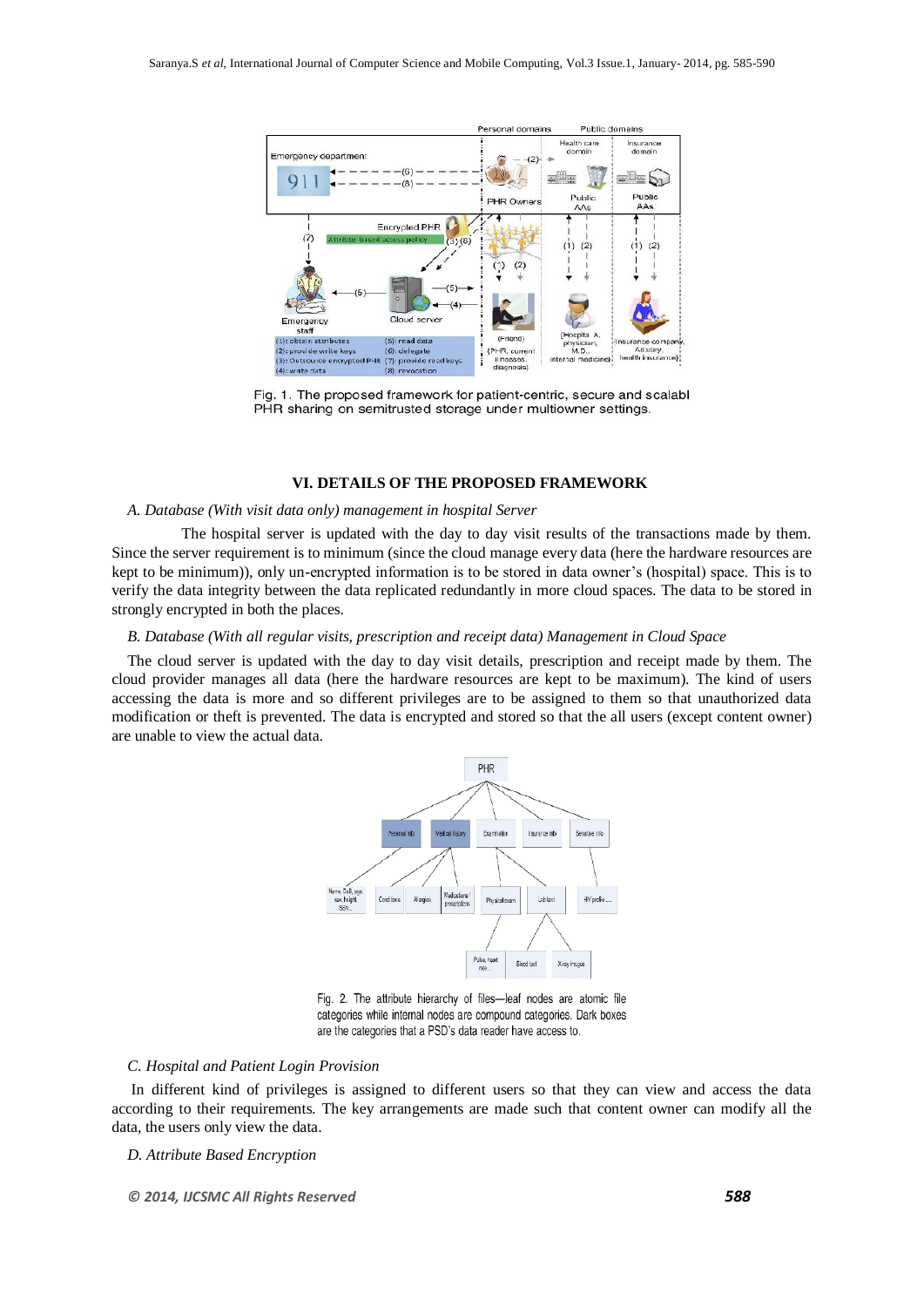The attribute based encryption is the process of partitioning the attribute to specified field of group user. ABE, access policies are expressed based on the attributes of users or data, which enables a patient to selectively share her PHR among a set of users by encrypting the file under a set of attributes, without the need to know a complete list of users. The complexities per encryption, key generation, and decryption are only linear with the number of attributes involved. Each owner only needs to manage the keys of a small number of users in her personal domain.

#### *E. Triple Data Encryption Standard Algorithm*

Triple DES is the common name for the Triple Data Encryption Algorithm block cipher, which applies the Data Encryption Standard (DES) cipher algorithm three times to each data block. The original DES cipher's key size of 56 bits was generally sufficient when that algorithm was designed, but the availability of increasing computational power made brute-force attacks feasible. Triple DES provides a relatively simple method of increasing the key size of DES to protect against such attacks, without the need to design a completely new block cipher algorithm. The triple DES algorithm is used to encrypt the date for the user accessed data.

## **Project Screenshots**

## **Home Page Visit Details**





## **VII.CONCLUSION**

This paper has secured information sharing, Attribute Based Encryption (ABE) and Triple Data Encryption Standard (Triple DES) as basis of the solution to use PHR files to support strategic objectives. Examples, not discussed in this paper, include Predicate Encryption where the attributes are encrypted and Functional Encryption allowing greater generality in attributes/policies .In the longer term Functional Encryption could lead to the prospect of cryptographically controlled reduction. This paper has outlined how ABE may be used by secure information sharing with both ABE adopters and legacy . The benefits of this approach are improved security within domains, mainly by reducing the attack surface for insiders and malware, and also by minimising dependency upon critical cryptographic servers. Triple DES reduces the impact of risks associated with errors and compromise of egress data guards, and scenarios have been identified these benefits could lead to improved security.

## **REFERENCES**

[1] M. Li, S. Yu, K. Ren, and W. Lou, —Securing Personal Health Records in Cloud Computing: Patient-Centric and Fine-Grained Data Access Control in Multi-Owner Settings,‖ Proc. Sixth Int'lICST Conf. Security and Privacy in Comm. Networks(SecureComm '10), pp. 89-106, Sept. 2010.